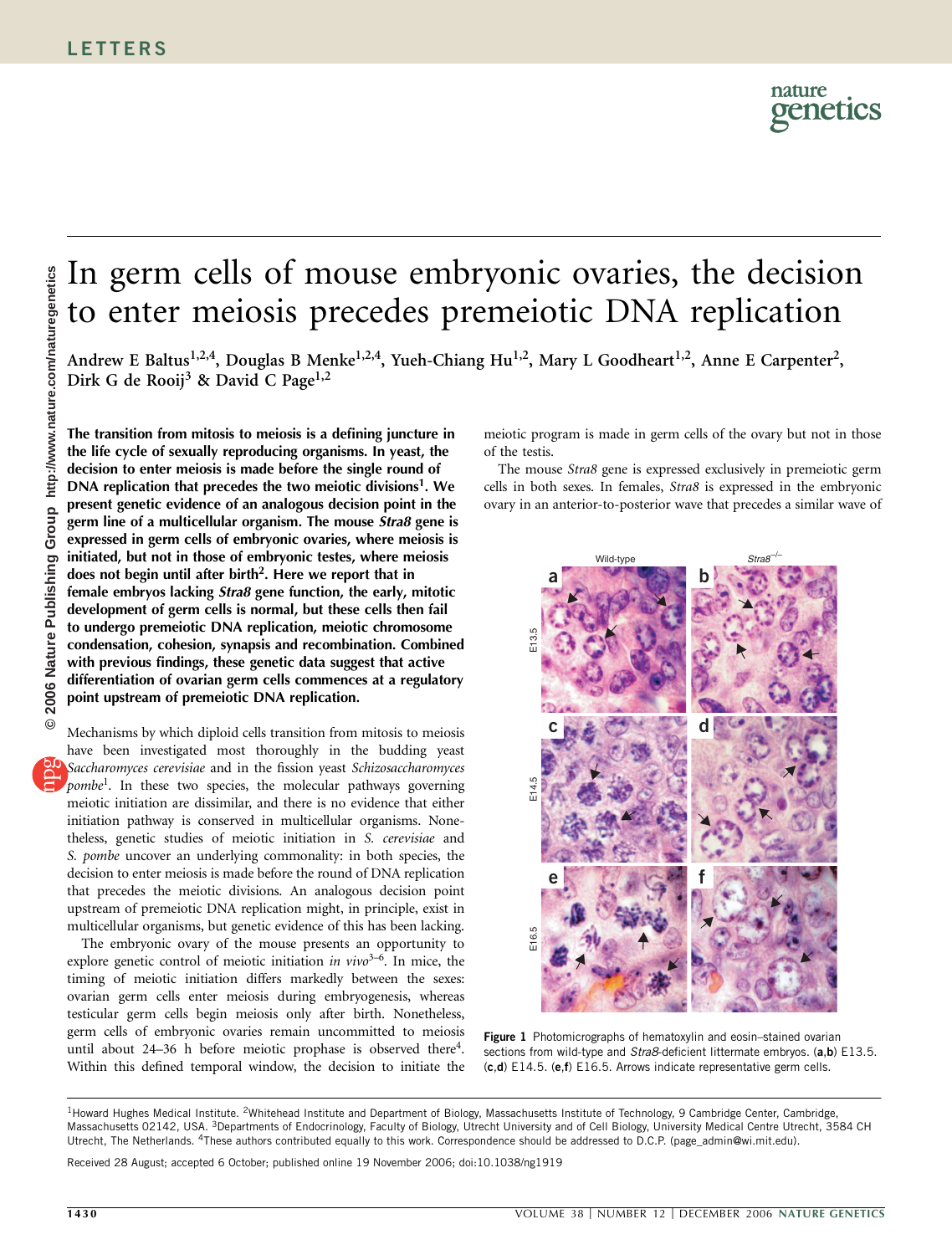

expression of early meiotic genes<sup>2,7,8</sup>. In males, Stra8 is expressed in pubertal and adult testes, in premeiotic spermatogenic cells<sup>9</sup>. Thus, Stra8 might have a role early in meiosis or perhaps in the transition from mitosis to meiosis, in one or both sexes.

To explore the role of Stra8 in germ cell development, we used gene targeting to derive mice that lack Stra8 function (Supplementary Fig. 1 online). We found that both female and male homozygotes for the targeted Stra8 allele were invariably infertile; heterozygotes were fertile. Inspection of the reproductive organs of Stra8-deficient adults showed a marked reduction in the size of ovaries and testes (Supplementary Fig. 2 online). Apart from the gonads, we detected no phenotypic abnormalities in Stra8-deficient animals. Although the ovaries of heterozygous females showed a normal distribution of maturing ovarian follicles at 8 weeks of age, the ovaries of Stra8 deficient females contained no oocytes or follicles. Although heterozygous males showed normal spermatogenesis at 8 weeks of age, with a full range of premeiotic, meiotic and postmeiotic cells, the testicular germ cells of Stra8-deficient animals were severely reduced in number, and nearly all appeared to be premeiotic.

Having found no oocytes in 8-week-old Stra8-deficient females, we compared histologically the gonadal germ cells of wild-type and Stra8 deficient female embryos (Fig. 1). We did not observe any differences through embryonic day 13.5 (E13.5). In wild-type ovaries, germ cells proliferate mitotically until about E13.5, by which time they acquire a distinctive morphology, with patches of condensed chromatin at the periphery of the nucleus<sup>3,10</sup> (Fig. 1a). Stra8-deficient germ cells also

show this premeiotic morphology at E13.5 (Fig. 1b). Notably, testicular germ cells show a similar morphology at about this time, which, as some studies have suggested, may be a pivotal period of germ cell sensitivity to extrinsic meiosis-inducing or inhibiting factors that differ between female and male gonads<sup>3,11</sup>. We conclude that Stra8 function is not required for germ cells to develop the premeiotic morphology observed in wild-type females at E13.5.

In ovaries of wild-type embryos, germ cells enter meiotic prophase in a spatiotemporal wave that begins at E13.5–E14.5 (refs. 2,7,8,10,12,13). By E14.5, many germ cells in wild-type ovaries show the thread-like chromosome condensation that defines leptotene, the initial stage of meiotic prophase (Fig. 1c). By E16.5, most germ cells in wild-type ovaries show the more advanced nuclear morphologies that characterize the zygotene and pachytene stages of meiotic prophase (Fig. 1e). By contrast, the germ cells of Stra8-deficient ovaries do not advance beyond the premeiotic morphology observed in wild-type ovaries at E13.5 (Fig. 1d,f). Instead, Stra8-deficient germ cells retain this morphology until at least E16.5, by which point most of their nuclei are enlarged (Fig. 1f). (Oocytes with a similar morphology are sometimes observed in age-matched wildtype ovaries, but at much lower frequency.) By birth, Stra8-deficient ovaries are severely depleted of germ cells (data not shown). Taken as a whole, these histological findings suggest that, in female embryos, Stra8-deficient germ cells develop normally to the brink of meiosis but do not undergo the chromosome condensation indicative of early meiotic prophase.



Figure 3 Histograms of cellular DNA content in embryonic ovaries. (a-d) All cells from (a) wild-type E14.5, (b) wild-type E15.5, (c) Stra8-deficient E14.5 or (d) Stra8-deficient E15.5 ovaries. (e-h) Germ cells from (e) wild-type E14.5, (f) wild-type E15.5, (g) Stra8-deficient E14.5 or (h) Stra8-deficient E15.5 ovaries. Total numbers of cells plotted: a, 12,255; b, 27,626; c, 18,160; d, 27,711; e, 1,532; f, 4,329; g, 2,493; h, 3,224.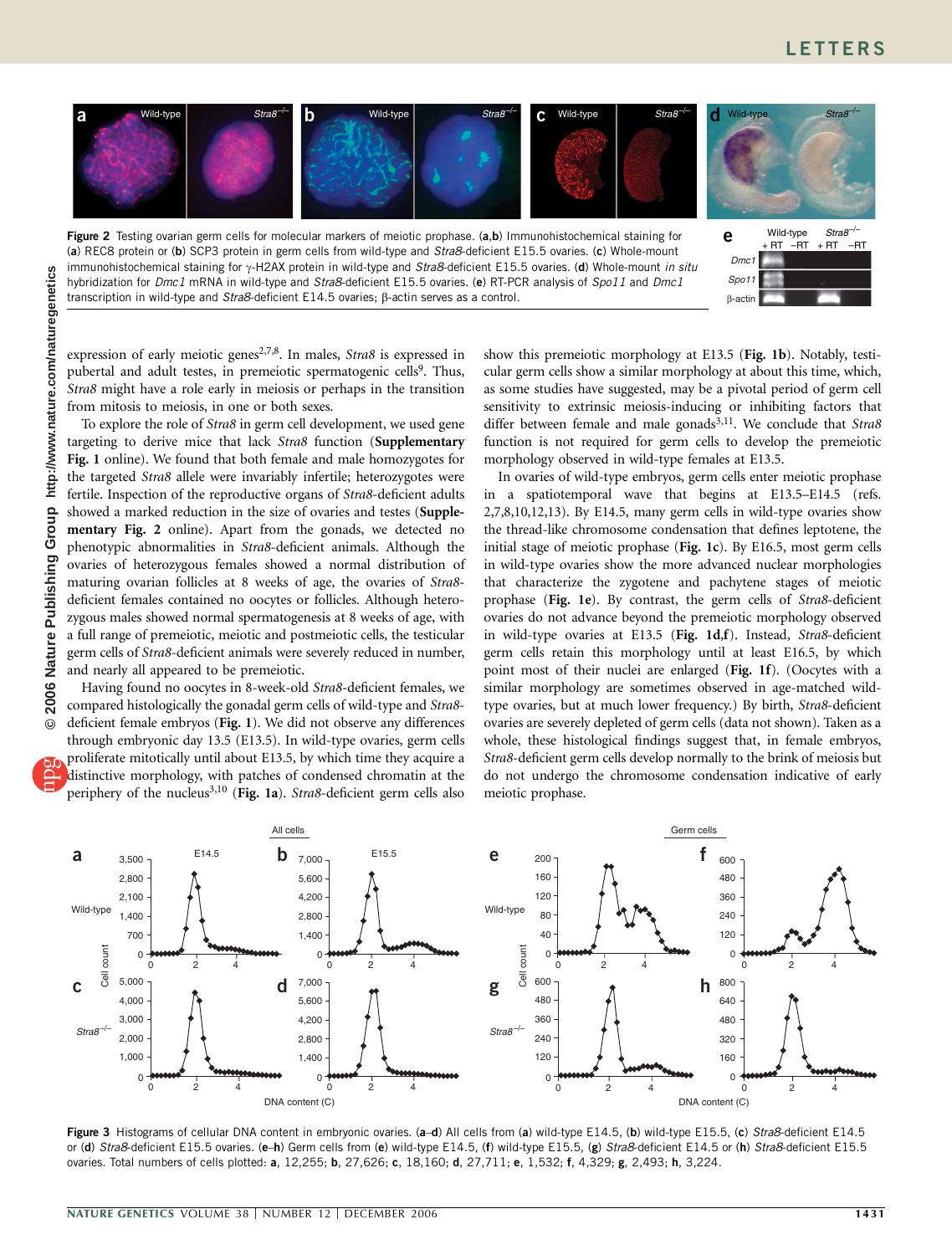Our histological findings suggested that Stra8 might be required for female germ cells to enter meiotic prophase. If so, then the chromosomes of Stra8-deficient female germ cells should not be decorated with the cohesion or synaptonemal complexes characteristic of meiotic prophase. To test this, we immunostained chromosomes from ovarian germ cells of wild-type and Stra8-deficient E15.5 littermates with antibodies to either REC8, a meiotic cohesin<sup>14,15</sup>, or SCP3, a synaptonemal complex protein<sup>16</sup>. As expected, REC8 and SCP3 proteins were found along the lengths of chromosomes in most wild-type oocytes at this time (Fig. 2a,b). In all Stra8-deficient germ cells examined, REC8 and SCP3 were localized not along the lengths of chromosomes but in the patterns recently reported in premeiotic germ cells of the embryonic ovary (Fig. 2a,b)<sup>17</sup> (Supplementary Note online). We conclude that Stra8 is required in female germ cells for meiotic cohesion and synaptonemal complex formation.

If Stra8 is required for female meiotic prophase, then Stra8-deficient cells should not engage in meiotic recombination. Accordingly, we asked whether Stra8-deficient female germ cells form DNA doublestrand breaks (DSBs), a hallmark of meiotic recombination. When DNA DSBs are formed, cells respond by phosphorylating H2AX, a histone H2A isoform, to yield  $\gamma$ -H2AX<sup>18</sup>. As expected, immunostaining for  $\gamma$ -H2AX demonstrated the presence of DNA DSBs throughout the ovaries of wild-type embryos at E15.5 (Fig. 2c). By contrast, the ovaries of  $Strab-$ -deficient embryos were negative for  $\gamma$ -H2AX, indicating that DNA DSBs had not formed (Fig. 2c).

In additional tests of engagement in meiotic recombination, we asked whether Stra8-deficient female germ cells express Spo11 and Dmc1, which are genes required to form and to repair meiotic DSBs, respectively<sup>19–22</sup>. As previously demonstrated by whole-mount in situ hybridization, Stra8 is expressed shortly before Dmc1 in wild-type embryonic ovaries<sup>2</sup>. By this same assay, we found that Stra8-deficient germ cells do not express *Dmc1* (Fig. 2d), a result confirmed by RT-PCR analysis (Fig. 2e). Likewise, Spo11 was not expressed in Stra8deficient female germ cells (Fig. 2e). Taken together, the absence of  $\gamma$ -H2AX staining and the absence of Spo11 and Dmc1 expression provide strong evidence that Stra8-deficient female germ cells do not undertake meiotic recombination.

Immediately before meiotic prophase, germ cells replicate their DNA and thus increase their DNA content from 2C to 4C, which then remains constant throughout the extended prophase of the first meiotic division. Given the weight of evidence that Stra8 is required for female germ cells to enter meiotic prophase, the question arises whether Stra8 is also required for premeiotic DNA replication. Although no markers specific to premeiotic DNA replication are known in mammals, this replication has been shown to occur during the 15 h before meiotic prophase<sup>23</sup>. By image cytometry, we compared the DNA content of cells from wild-type and Stra8-deficient ovaries at E14.5 and E15.5, when wild-type 4C germ cells should accumulate in meiotic prophase. (The numbers of germ cells in embryonic ovaries are insufficient for DNA content analysis via flow cytometry.) We first analyzed DNA content in cells of the entire ovary, where germ cells are greatly outnumbered by somatic cells. In wild-type ovaries, the proportion of 4C cells increases from E14.5 (Fig. 3a) to E15.5 (Fig. 3b), reflecting the increasing number of germ cells that have completed premeiotic DNA replication. By contrast, Stra8-deficient ovaries contain few if any 4C cells, and their numbers do not increase (Fig. 3c,d), implying that Stra8-deficient germ cells have not undergone premeiotic DNA replication.

To corroborate and refine this model, we used a germ cell–specific antibody ( $\alpha$ -mouse Vasa homolog (MVH))<sup>24</sup> to label and distinguish the germ cell population in our image-cytometric analyses of DNA



Figure 4 Photomicrographs of hematoxylin and eosin-stained sections from wild-type and *Stra8*-deficient testes at 7 or 8 d after birth. In each section, arrows indicate the most advanced spermatogenic cell type; arrowheads indicate apoptotic cells. (a,b) B-type spermatogonia in wild-type and Stra8-deficient testes. (c,d) Preleptotene spermatocytes in wild-type and Stra8-deficient testes. (e) Leptotene spermatocytes in wild-type testes. (f) Preleptotene spermatocytes in Stra8-deficient testes, with no meiotic chromosome condensation. (g) Zygotene spermatocytes in wild-type testes. (h) Preleptotene spermatocytes and apoptotic spermatocytes in Stra8-deficient testes.

content in wild-type and Stra8-deficient ovaries. We observed that a substantial fraction of germ cells in wild-type ovaries are 4C at E14.5 (Fig. 3e), and the great majority are 4C at E15.5 (Fig. 3f), again reflecting the increasing number of germ cells that have completed premeiotic DNA replication by E15.5. In Stra8-deficient ovaries, by contrast, only a very small fraction of germ cells are 4C at E14.5 (Fig. 3g), and even this small fraction has disappeared by E15.5 (Fig. 3h). We suggest that, in Stra8-deficient (and wild-type) ovaries, a small population of (4C) germ cells has not completed the last mitotic division by E14.5 (Fig. 3g) but has done so by E15.5 and thus returns to a 2C state (Fig. 3h). Taken together, our findings indicate that in the female germline, Stra8 is not required for completion of the final mitotic division, but it is required for premeiotic DNA replication and the subsequent events of meiotic prophase.

Although many genes in addition to Stra8 are known to be required for mammalian meiosis, these genes function during or after meiotic prophase and are not required for premeiotic DNA replication. For example, germ cells lacking either Rec8, Scp3, Spo11 or Dmc1 readily progress into meiotic prophase in both females and males<sup>19-22,25-27</sup>.

Is Stra8 required for male meiosis? In wild-type male mice, spermatogenesis is initiated shortly after birth (Fig. 4). Spermatogonia (Fig. 4a) undertake a series of mitotic divisions, eventually giving rise to a population of spermatocytes, which undergo meiosis. In wildtype mice of the strain that we used, spermatocytes first appear 7 or 8 d after birth (Fig. 4c) and quickly progress into meiotic prophase. In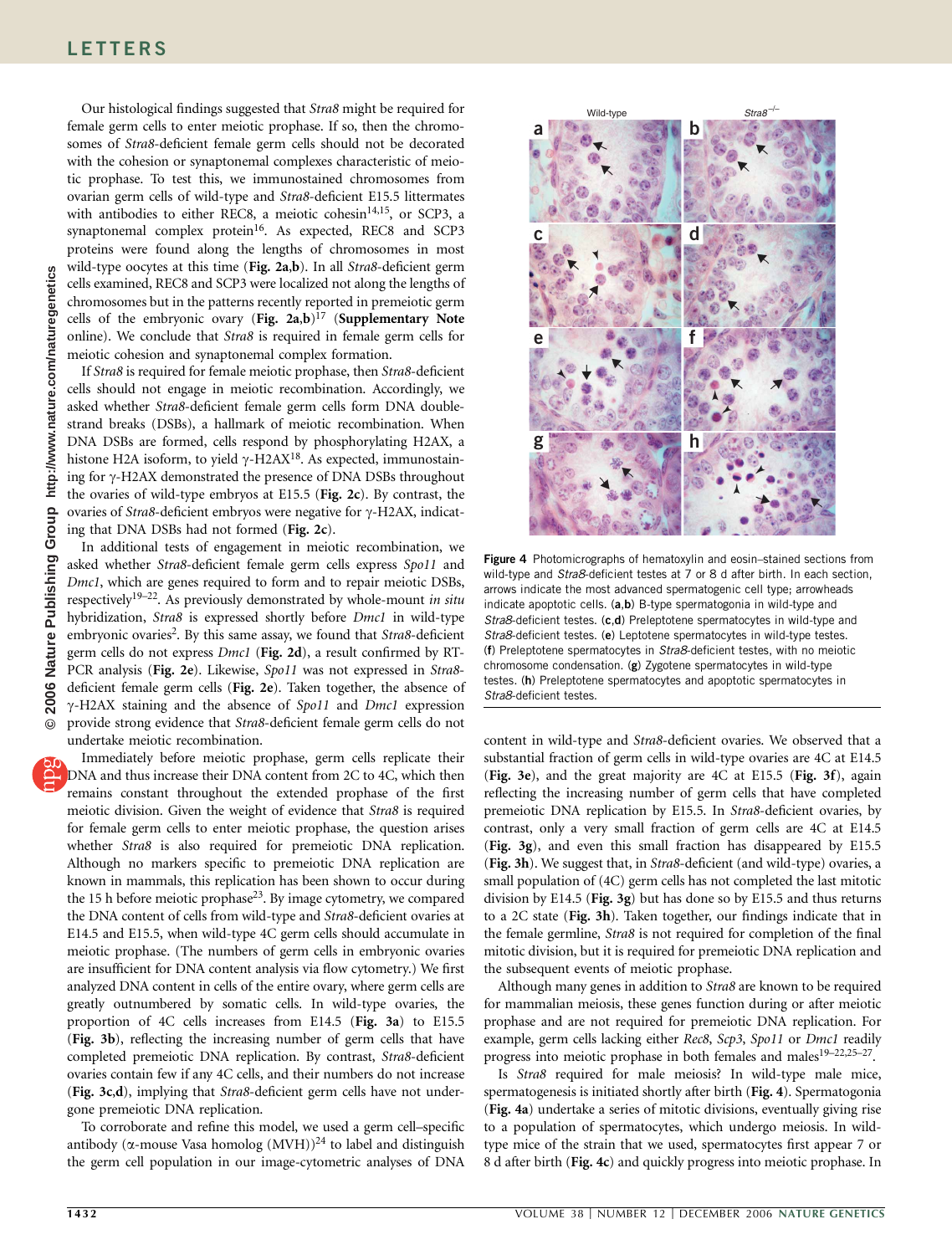Stra8-deficient males, spermatogonial divisions seem to proceed normally (Fig. 4b), with premeiotic spermatocytes appearing as expected 7 or 8 d after birth (Fig. 4d). These Stra8-deficient spermatocytes (Fig. 4d) show premeiotic chromatin condensation as in wildtype testes (Fig. 4c), but here the development of Stra8-deficient spermatocytes seems to stall. Whereas wild-type cells readily progress through leptotene (Fig. 4e) and zygotene (Fig. 4g) stages of meiotic prophase, most Stra8-deficient spermatocytes undergo apoptosis before reaching these stages (Fig. 4f,h). Admixture with mitotically active spermatogonia precluded our determining whether Stra8 deficient spermatocytes replicate their DNA before undergoing apoptosis. Nonetheless, we conclude that male germ cells, like female germ cells, require Stra8 for normal progression into meiotic prophase.

Our analyses of Stra8-deficient female germ cells shed light on two fundamental but poorly understood processes in mammalian reproduction: meiotic initiation and the beginnings of ovarian differentiation. Classical descriptions of mammalian meiosis begin with prophase of the first division. We suggest that, in embryonic mouse ovaries, the decision to engage in meiosis is made considerably earlier. We have shown that Stra8 function is required for premeiotic DNA replication, as well as for the ensuing meiotic prophase, in embryonic ovaries. Recent studies have demonstrated that Stra8 expression in embryonic ovaries is the result of induction by retinoic acid, which is present there at higher levels than in embryonic testes<sup>5,6</sup>. We conclude that, in ovarian germ cells, the decision to initiate meiosis, made in response to retinoic acid, is made before or early in the round of DNA replication that precedes the meiotic divisions. The fact that Stra8 is not required for mitotic DNA replication in either germ or somatic lineages underscores the specificity with which premeiotic DNA replication is regulated in mammals.

These insights have ramifications for mammalian sex determination and the divergent paths by which ovary and testis arise from a common precursor. Genetic understanding of ovary determination lags behind that of testis determination<sup>28</sup>, and early ovarian development is sometimes portrayed as a relatively uneventful process. To the contrary, our present results imply that premeiotic DNA replication—

a regulated act of terminal differentiation dependent on Stra8 distinguishes germ cells of the early embryonic ovary from those of its sexually undifferentiated precursor as well as from those of the early embryonic testis. Premeiotic DNA replication, in gonadal germ cells, may be among the earliest manifestations of active feminization during mammalian embryogenesis.

We note that the regulatory logic, if not the molecular specifics, of the mitosis-to-meiosis transition are shared between yeasts and mice. In mouse ovaries, as in budding and fission yeasts, the decision to engage the meiotic program is taken upstream of premeiotic DNA replication<sup>1</sup>. In mouse ovaries, as in yeasts, germline cells initiate the meiotic program in response to molecular cues offered by their environment: retinoic acid in mammals and nutrient depletion in yeast. To be sure, the molecules involved in the mitosis-to-meiosis transition are not widely conserved. The Stra8 gene and the protein it encodes, for example, seem to be restricted to vertebrates (Supplementary Fig. 3 online), and retinoic acid is limited to chordates $2^9$ . Nonetheless, the common logic of meiotic initiation—from singlecelled yeasts to a sexually dimorphic animal with a physically and embryologically segregated germline—attests to the unity of sexual reproduction among eukaryotes.

## **METHODS**

Targeted disruption of the Stra8 locus. A Stra8 IRES-LacZ/PGK-Neo targeting construct was generated using PCR products amplified with Advantage HF2

polymerase (Clontech). All PCR products were sequenced to ensure the absence of point mutations. The v6.5 embryonic stem (ES) cell line was electroporated with 40 µg of linearized targeting construct DNA, and selection was performed with 300 µg/ml G418 (GIBCO-BRL). ES cell colonies were picked and screened by long-distance PCR specific for homologous targeting at the 5<sup>'</sup> arm. Homologous targeting at the 3' arm was confirmed by DNA blot analysis. Correctly targeted ES cell clones were injected into Balb/c or C57Bl/6 blastocysts and transferred to pseudopregnant Swiss Webster females. Germline transmission was obtained with three independent clones. Primers Stra8\_p1, Stra8\_p2 and Stra8\_p3 (Supplementary Table 1 online) were used for PCR genotyping. The wild-type allele gives rise to a PCR product of 280 bp. The mutant allele gives rise to a PCR product of 180 bp.

Histology. Dissected tissues were fixed overnight in Bouin's solution, embedded in paraffin, sectioned and stained with hematoxylin and eosin. Images were taken with a Nikon Optiphot 2 microscope, a Kodak DC290 Zoom digital camera and Adobe Photoshop 7.

Cell spreads for meiotic chromosome analysis. Gonads removed from embryos between E14.5 and E15.5 and dissected free of mesonephroi were incubated in 50 µl of trypsin-EDTA solution at 37 °C for 5 min and then washed briefly in PBS. To obtain single cells, these trypsin-digested gonads were pipetted repeatedly and then centrifuged, followed by resuspension in 30 µl of hypotonic solution (0.5% sodium chloride in PBS). Cell suspensions were placed on poly-L-lysine-coated slides and kept in a humid chamber at room temperature (22  $^{\circ}$ C) until the cells had settled. The slides were then fixed in 2% paraformaldehyde and 0.03% SDS for 1 h at room temperature, washed three times in 0.4% Photoflo (Kodak) for 1 min and air dried. These slides were stored at  $-80$  °C before use.

Cell-spread immunohistochemistry. For fluorescence immunostaining, slides were removed from storage at  $-80$  °C, washed twice in PBS and treated with blocking buffer (3% bovine serum albumin, 0.05% Tween-20 and 0.05% Triton X-100 in PBS). Slides were then incubated with a 1:500 dilution of rabbit  $\alpha$ -SCP3 or  $\alpha$ -REC8 overnight at 4 °C, washed with PBS and incubated with Texas red– or fluorescein isothiocyanate (FITC)-conjugated secondary antibody (1:200 dilutions; Jackson ImmunoResearch Laboratories) for 1 h at room temperature. After extensive washing with PBS, slides were mounted using VECTASHIELD medium with 4,6-diamidino-2-phenylindole (DAPI) (Vector Laboratories). Images were taken using an Olympus BX51TF Fluorescence Microscope, a Spot RT digital camera and Spot 4.1 software (Diagnostic Instruments).

Whole-mount immunohistochemistry. Whole-mount indirect fluorescent immunohistochemistry was performed as previously described<sup>30</sup>. Mouse monoclonal  $\gamma$ -H2AX antibody (Upstate) was used at a 1:1,000 dilution, and donkey anti-mouse Texas red–conjugated secondary antibody (Jackson) was used at a 1:200 dilution. Images were merged z-stacks taken using a Zeiss LSM 510 meta confocal microscope.

Whole-mount in situ hybridization. Gonads for in situ hybridization were collected at E15.5 and fixed in 4% paraformaldehyde at 4  $\degree$ C overnight. Tissues were dehydrated in 100% methanol and stored at  $-20$  °C before use. Digoxigenin whole-mount in situ hybridization for Dmc1 was performed as previously reported<sup>2</sup>.

RT-PCR. Total RNA was isolated from gonads using an RNA miniprep kit (Qiagen). Total RNA (1  $\mu$ g) was reverse transcribed with oligo-d(T)18N using a First-Strand cDNA Synthesis Kit for RT-PCR (Roche) in a total reaction volume of 20 µl, of which 1 µl was used as template for PCR with primer sets for *Dmc1*, *Spo11* and β-actin, listed in **Supplementary Table 1**.

DNA content analysis of ovarian cells. Cell spreads were prepared as described above for meiotic chromosome analysis except that cells were not treated with hypotonic solution. Immunostaining with rabbit antibody to MVH (1:1,000 dilution) was performed as described above. DAPI (blue) and MVH (red) images were taken using an Olympus BX51TF Fluorescence Microscope, a Spot RT digital camera and Spot 4.1 software (Diagnostic Instruments). For each